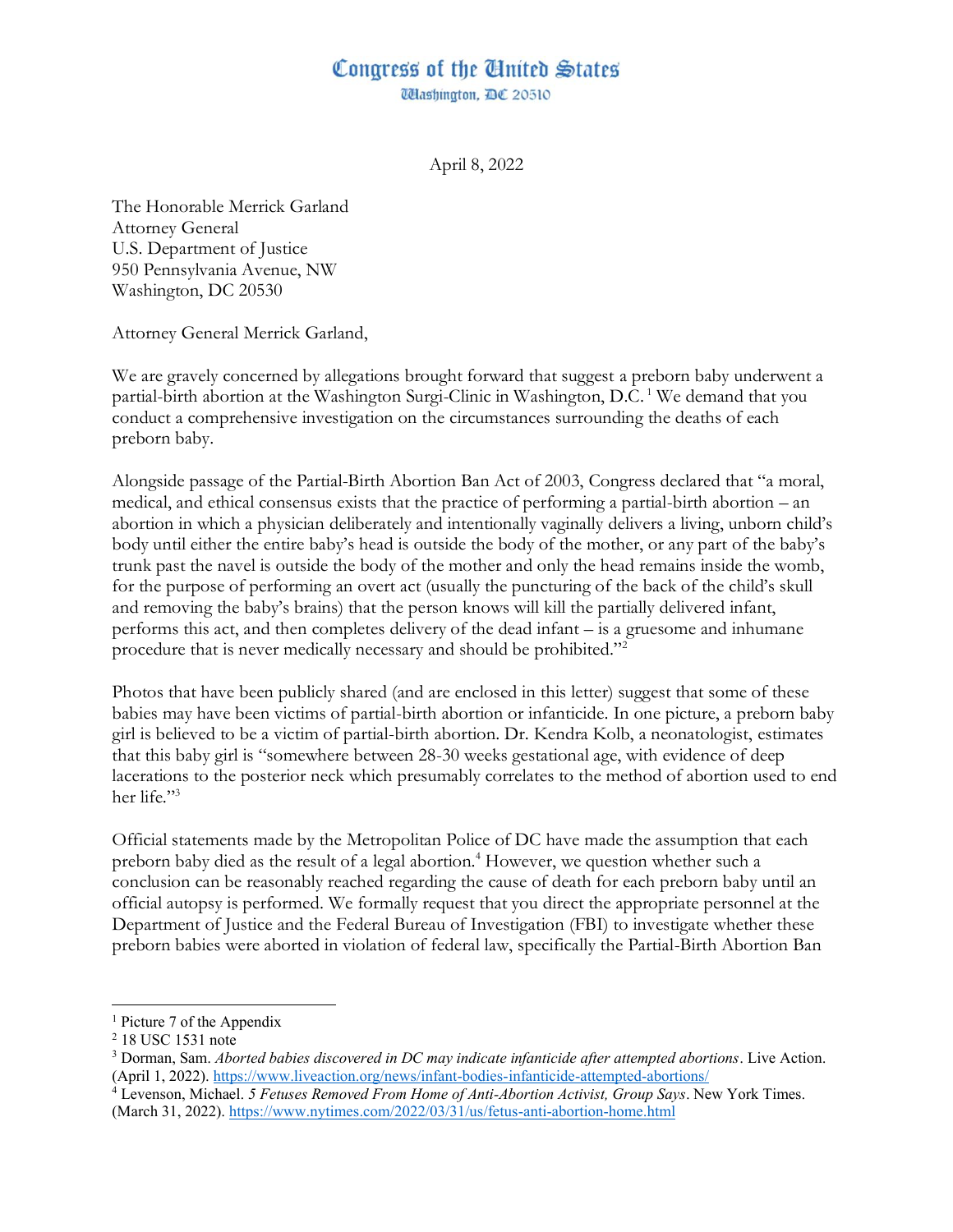Act of 2003. We also request the Department of Justice ensure the preservation of each of these bodies as evidence for future investigations.

John Jay, the first Chief Justice of the United States, correctly noted that, "Justice is indiscriminately due to all, without regard to numbers, wealth, or rank."<sup>5</sup> In that same sentiment, the undersigned recognize that justice is indiscriminately due to the born and preborn, without regard to numbers, wealth, or rank. There is no compensatory reparation that may be provided to those injured by the abhorrent act of partial-birth abortion. As such, justice demands that at the very least, an investigation be conducted to ensure that anyone conducting these illegal, abhorrent acts against the most innocent among us may be prosecuted.

We expect that you will provide written confirmation to the undersigned that you and the appropriate personnel of the Department of Justice and the FBI will either fulfill, or not fulfill, these requests by no later than Monday, April 11.

Sincerely,

\_\_\_\_\_\_\_\_\_\_\_\_\_\_\_\_\_\_\_\_\_\_\_\_\_\_\_\_\_\_\_\_\_\_ \_\_\_\_\_\_\_\_\_\_\_\_\_\_\_\_\_\_\_\_\_\_\_\_\_\_\_\_\_\_\_\_\_\_

United States Senator Member of Congress

muse praun

 $\mu$  ,  $\mu$  and  $\mu$ 

Roger Marshall Mike Crapo United States Senator United States Senator

Michael S. Lee Christopher H. Smith

 $\blacksquare$ 

Ted Cruz James E. Risch United States Senator United States Senator

Mike Braun **Lindsey O.** Graham United States Senator United States Senator

\_\_\_\_\_\_\_\_\_\_\_\_\_\_\_\_\_\_\_\_\_\_\_\_\_\_\_\_\_\_\_\_\_\_ \_\_\_\_\_\_\_\_\_\_\_\_\_\_\_\_\_\_\_\_\_\_\_\_\_\_\_\_\_\_\_\_\_\_

Roger F. Wicker Marsha Blackburn United States Senator United States Senator

<sup>5</sup> *Georgia v. Brailsford*, 2 U.S. 415 (1793). https://www.law.cornell.edu/supremecourt/text/3/1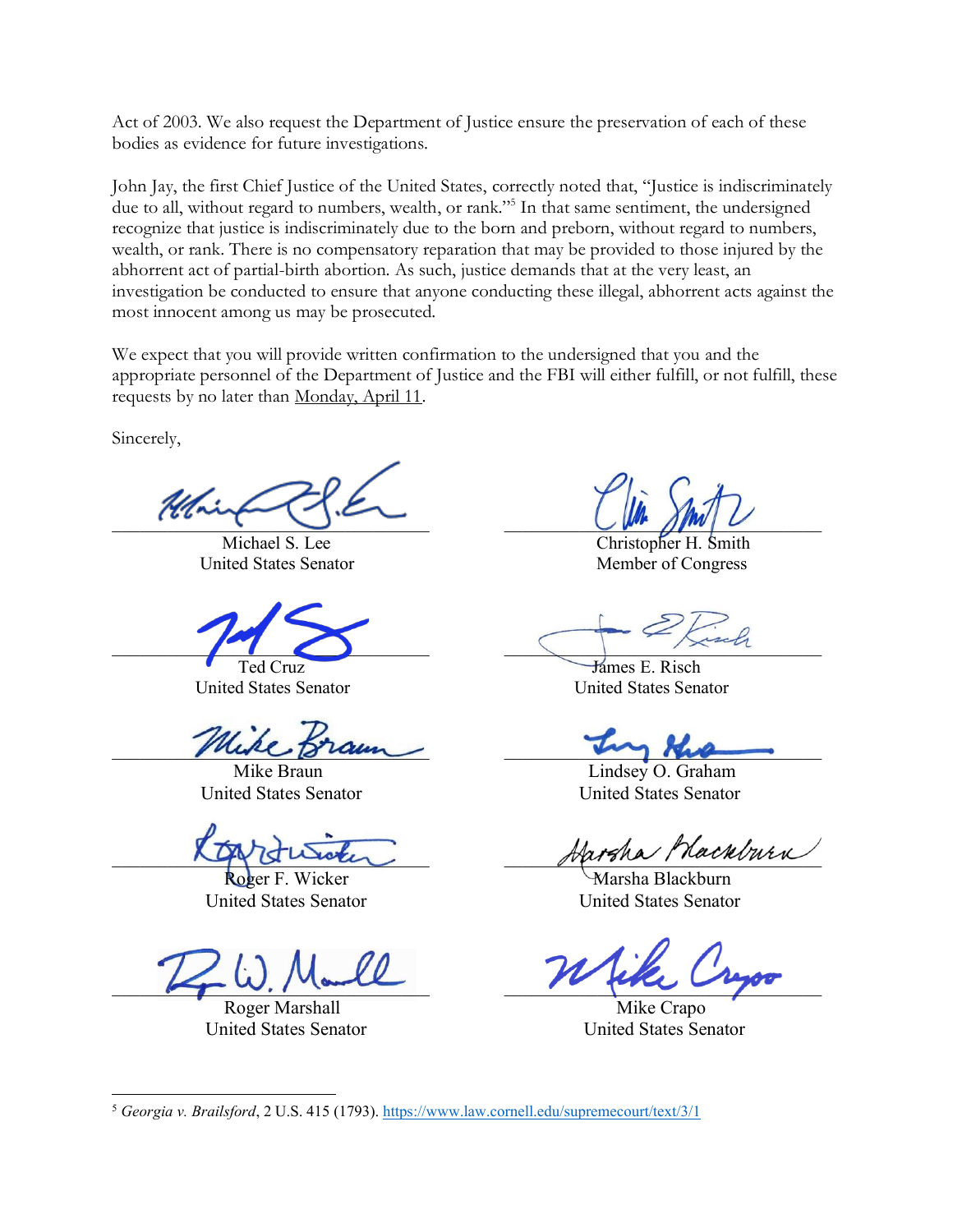$e$ rry Morar

Jerry Moran Thom Tillis

 $\bigcup_{i=1}^{\infty}$ 

Steve Daines Josh Hawley

John Boozman

Kevin Cramer Todd Young<br>
ited States Senator United States Senator United States Senator

 $\frac{1}{2}$ 

James M. Inhofe John Thune United States Senator United States Senator

United States Senator United States Senator

United States Senator Contract Contract Contract Contract Senator

 $\sum_{i=1}^n a_i$ 

United States Senator United States Senator

 $\frac{1}{2}$ 

Ben Sasse Mitt Romney United States Senator United States Senator

 $\frac{1}{2}$ 

Marco Rubio James Lankford United States Senator United States Senator

 $\bigcap$  few views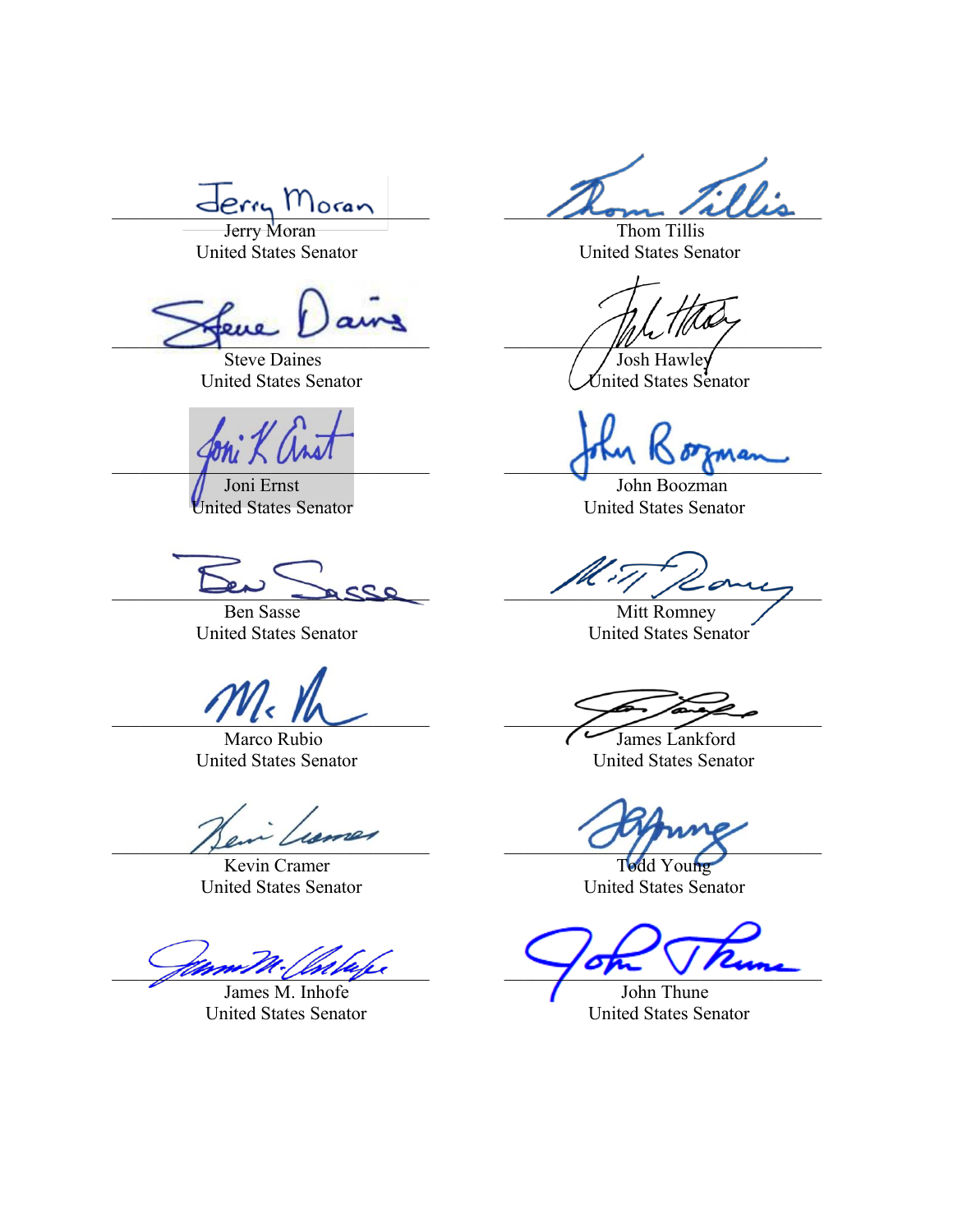Andy Harris, M.D. Member of Congress

Brian Babin D.D.S. Member of Congress

Michael Cloud Member of Congress

 $\Box$ 

Michael Burgess Member of Congress

 $\frac{1}{2}$ 

Mo Brooks Member of Congress

\_\_\_\_\_\_\_\_\_\_\_\_\_\_\_\_\_\_\_\_\_\_\_\_\_\_\_\_\_\_\_\_\_\_ \_\_\_\_\_\_\_\_\_\_\_\_\_\_\_\_\_\_\_\_\_\_\_\_\_\_\_\_\_\_\_\_\_\_

Tim Burchett Member of Congress

au M.D. Nichella fackbach

Michelle Fischbach Member of Congress

 $\mathcal{L}$   $\mathcal{L}$   $\mathcal{L}$   $\mathcal{L}$   $\mathcal{L}$   $\mathcal{L}$   $\mathcal{L}$   $\mathcal{L}$   $\mathcal{L}$   $\mathcal{L}$   $\mathcal{L}$   $\mathcal{L}$   $\mathcal{L}$   $\mathcal{L}$   $\mathcal{L}$   $\mathcal{L}$   $\mathcal{L}$   $\mathcal{L}$   $\mathcal{L}$   $\mathcal{L}$   $\mathcal{L}$   $\mathcal{L}$   $\mathcal{L}$   $\mathcal{L}$   $\mathcal{$ 

Jackie Walorski Member of Congress

 $\sim$   $\sim$   $\sim$   $\sim$   $\sim$   $\sim$   $\sim$   $\sim$ 

Ron Estes Member of Congress

Lauren Boebert Member of Congress

Larry Bucshon, M.D. Member of Congress

Madison Cawthorn Member of Congress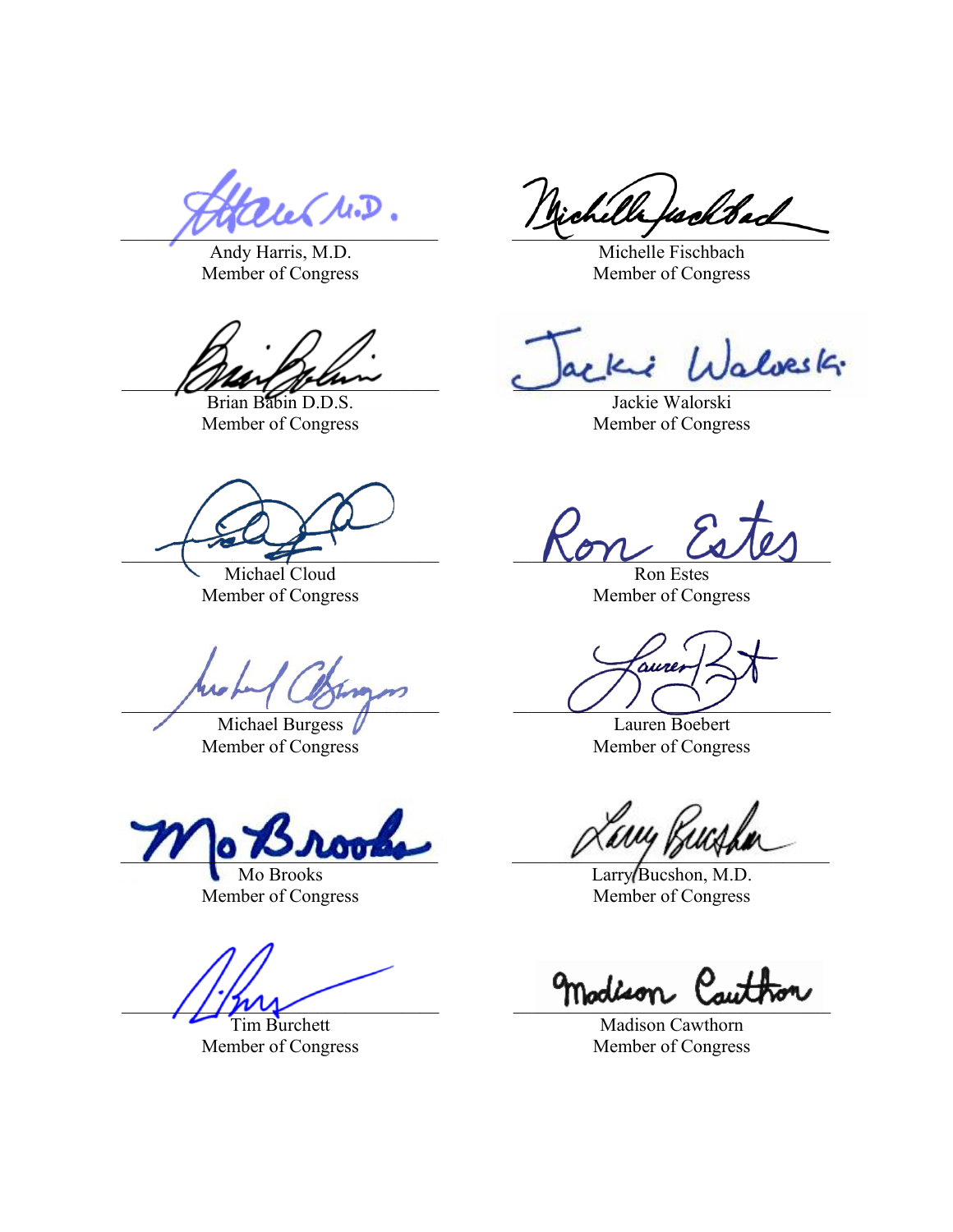Ben Cline Member of Congress

mum

Jeff Duncan Member of Congress

 $\Box$ 

Andy Biggs Member of Congress

 $\Delta_{\rm DM}$ 

Louie Gohmert Member of Congress

 $\mu$ lem shothman problem  $\mu$ 

Glenn Grothman Member of Congress

Bill Huizenga

Member of Congress

 $\gamma$  and  $\gamma$  and  $\gamma$  and  $\gamma$ 

Andrew Clyde Member of Congress

 $\Box$ 

Randy Feenstra Member of Congress

alcher

Russ Fulcher Member of Congress

Bob Good Member of Congress

Richard Hudson Member of Congress

\_\_\_\_\_\_\_\_\_\_\_\_\_\_\_\_\_\_\_\_\_\_\_\_\_\_\_\_\_\_\_\_\_\_ \_\_\_\_\_\_\_\_\_\_\_\_\_\_\_\_\_\_\_\_\_\_\_\_\_\_\_\_\_\_\_\_\_\_

Ronny L. Jackson, M.D. Member of Congress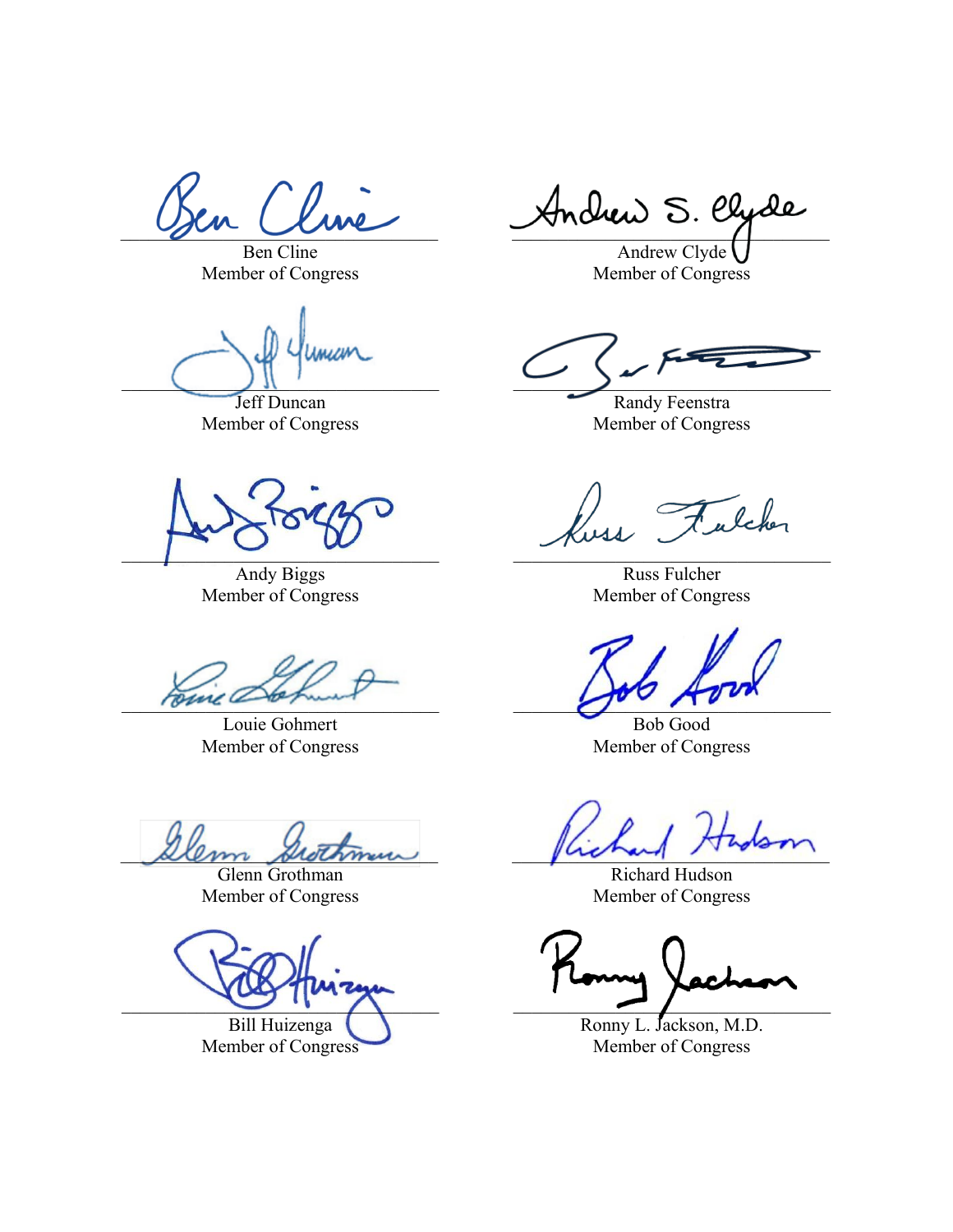olu -

John Joyce, M.D. Member of Congress

\_\_\_\_\_\_\_\_\_\_\_\_\_\_\_\_\_\_\_\_\_\_\_\_\_\_\_\_\_\_\_\_\_\_ \_\_\_\_\_\_\_\_\_\_\_\_\_\_\_\_\_\_\_\_\_\_\_\_\_\_\_\_\_\_\_\_\_\_

Barry Loudermilk Member of Congress

Mul B. MIL David B. McKinley, P.E.

Member of Congress

 $\frac{1}{\sqrt{2\pi}}$ 

John Moolenaar Member of Congress

 $\bigcup_{i=1}^n a_i$ 

Ralph Norman Member of Congress

Chip Roy Member of Congress

\_\_\_\_\_\_\_\_\_\_\_\_\_\_\_\_\_\_\_\_\_\_\_\_\_\_\_\_\_\_\_\_\_\_ \_\_\_\_\_\_\_\_\_\_\_\_\_\_\_\_\_\_\_\_\_\_\_\_\_\_\_\_\_\_\_\_\_\_

Doug LaMalfa Member of Congress

Lisa McClain Member of Congress

mary Emiller

Mary Miller Member of Congress

e pulle

Markwayne Mullin Member of Congress

Paul A. Gosar D.D.S. Member of Congress

 $\bigcup_{\beta}$   $\bigcap$ 

arjorie Taylor Greene Member of Congress